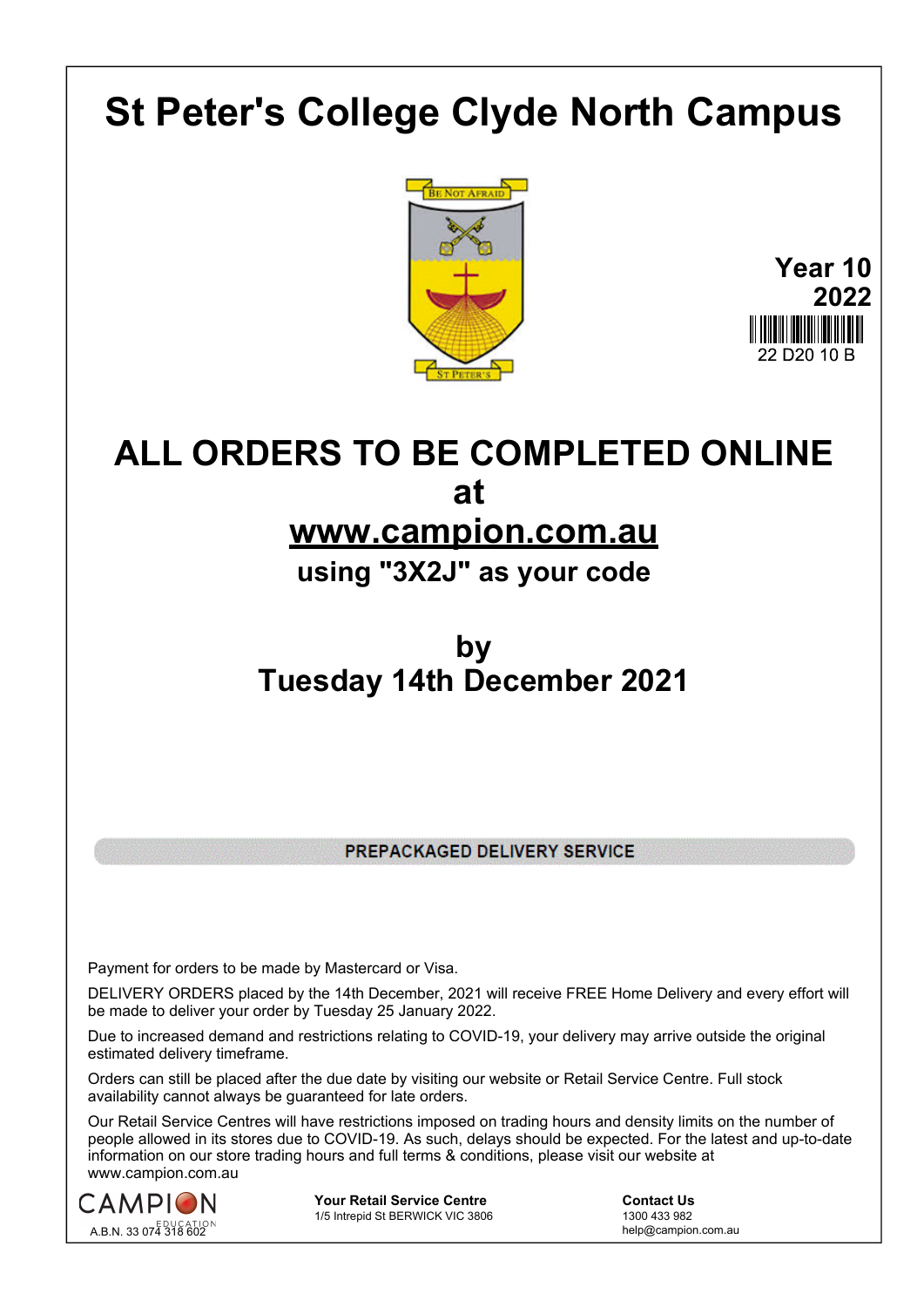

| TICK THE BOX FOR THE ITEMS REQUIRED.                                                            |         |    |             |          |  |  |  |  |
|-------------------------------------------------------------------------------------------------|---------|----|-------------|----------|--|--|--|--|
| <b>Description</b>                                                                              | Price   |    |             | Location |  |  |  |  |
| <b>SCIENCE</b>                                                                                  |         |    |             |          |  |  |  |  |
| <b>LIFE SCIENCE &amp; PHYSICAL SCIENCE</b>                                                      |         |    |             |          |  |  |  |  |
| All Science students require a Scientific Calculator (as listed in all student require section) |         |    |             |          |  |  |  |  |
|                                                                                                 |         | 20 |             | P55152   |  |  |  |  |
| <b>TECHNOLOGY</b>                                                                               |         |    |             |          |  |  |  |  |
|                                                                                                 |         |    |             |          |  |  |  |  |
| <b>APP DEVELOPMENT</b>                                                                          |         |    |             |          |  |  |  |  |
| 1 x Display Book A4 20 Pocket Black Refillable \$2.00                                           |         |    | $21 \mid$   | P55442   |  |  |  |  |
| <b>EXPLORE FOOD &amp; FOOD IN CONTEXT</b>                                                       |         |    |             |          |  |  |  |  |
| 1 x Display Book A4 20 Pocket Black Refillable \$2.00                                           |         |    | $22 \Box$   | P55442   |  |  |  |  |
| Bring from home - 2 litre plastic food container with lid (labelled)                            |         |    |             |          |  |  |  |  |
| PRODUCT DESIGN & METAL FABRICATION                                                              |         |    |             |          |  |  |  |  |
| 1 x Display Book A4 20 Pocket Black Refillable \$2.00                                           |         |    | $23 \Box$   | P55442   |  |  |  |  |
|                                                                                                 |         |    | 24 $\Box$   | P56081   |  |  |  |  |
| <b>ROBOTIC VEHICLE SYSTEMS</b>                                                                  |         |    |             |          |  |  |  |  |
| 1 x Display Book A4 20 Pocket Black Refillable \$2.00                                           |         |    | $25 \Box$   | P55442   |  |  |  |  |
|                                                                                                 |         |    | $26 \Box$   | P56081   |  |  |  |  |
| 1 x Loose Leaf Refills Reinforced A4 7mm Pkt 50  \$2.10                                         |         |    | 27 $\Box$   | P56387   |  |  |  |  |
| TEXTILES                                                                                        |         |    |             |          |  |  |  |  |
| Only fabric for first project (not additional project) will be supplied                         |         |    |             |          |  |  |  |  |
| THE ARTS                                                                                        |         |    |             |          |  |  |  |  |
| PHOTO MEDIA                                                                                     |         |    |             |          |  |  |  |  |
| 1 x Memory Card MicroSDHC 16GB Class10 with SD \$14.95                                          |         |    | $28 \Box$   | P50844   |  |  |  |  |
| ART                                                                                             |         |    |             |          |  |  |  |  |
| 1 x Pen 5 Piece Drawing Set Unipin/Pilot Fineliner \$19.05                                      |         | 29 |             | P56144   |  |  |  |  |
| 1 x Pencils-Graphite Set 6 Sketch with sharp/eraser                                             | \$11.95 |    | $30$ $\Box$ | P56276   |  |  |  |  |
| 1 x Visual Art Diary A3 60 Sheet 110gsm  \$9.25 31                                              |         |    |             | P56677   |  |  |  |  |
| <b>DANCE</b>                                                                                    |         |    |             |          |  |  |  |  |
|                                                                                                 |         |    | $32 \Box$   | P55152   |  |  |  |  |
| DRAMA                                                                                           |         |    |             |          |  |  |  |  |
|                                                                                                 |         |    | $33 \Box$   | P55152   |  |  |  |  |
| <b>MUSIC PERFORMANCE</b>                                                                        |         |    |             |          |  |  |  |  |
|                                                                                                 |         |    | $34$ $\Box$ | P55151   |  |  |  |  |
| <b>VISUAL COMMUNICATION DESIGN</b>                                                              |         |    |             |          |  |  |  |  |
|                                                                                                 |         |    | 35 □        | P56677   |  |  |  |  |
|                                                                                                 |         |    | $36$ $\Box$ | P56457   |  |  |  |  |
|                                                                                                 |         |    | 37 $\Box$   | P56460   |  |  |  |  |
| 1 x Pencils-Graphite Set 6 Sketch with sharp/eraser                                             | \$11.95 |    | 38 □        | P56276   |  |  |  |  |
| 1 x Pen 5 Piece Drawing Set Unipin/Pilot Fineliner \$19.05                                      |         |    | 39 □        | P56144   |  |  |  |  |
| YEAR 10 VCAL                                                                                    |         |    |             |          |  |  |  |  |
| 1 x Notebook A4 250 Page 5 Subject Q596/P596  \$8.75<br>Or separate binder books for each study |         |    | 40 □        | P55954   |  |  |  |  |
| VET                                                                                             |         |    |             |          |  |  |  |  |
| <b>VET ELECTROTECHOLOGY &amp; VET ENGINEERING</b>                                               |         |    |             |          |  |  |  |  |
| 1 x Display Book A4 20 Pocket Black Refillable \$2.00                                           |         |    | 41 1        | P55442   |  |  |  |  |
| 2 x Marker Permanent Fine 1mm Black Sharpie \$7.10                                              |         |    | 42 □        | P50534   |  |  |  |  |
|                                                                                                 |         |    |             |          |  |  |  |  |
|                                                                                                 |         |    |             |          |  |  |  |  |